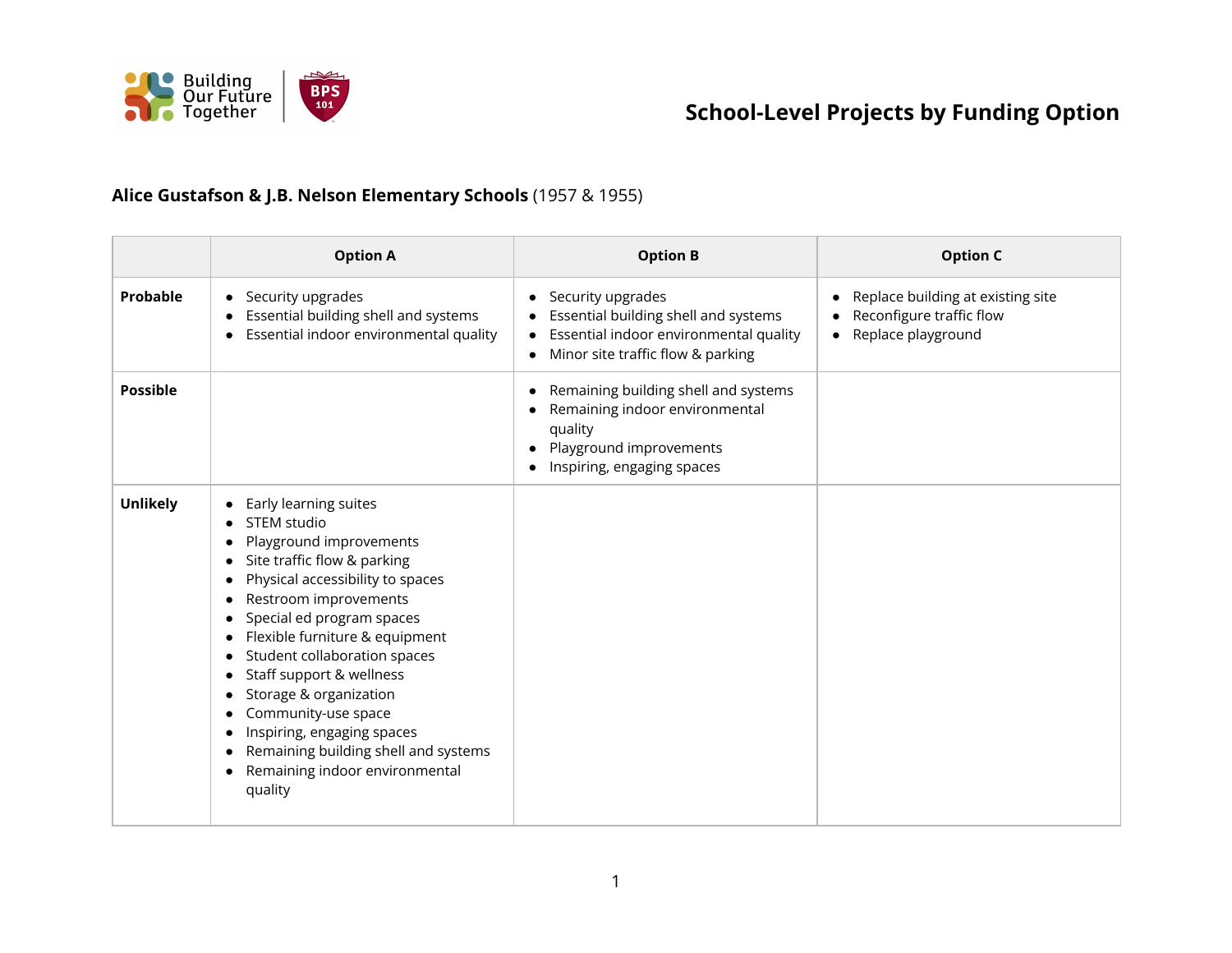

#### **Grace McWayne & Hoover-Wood Elementary Schools** (2001)

|                 | <b>Option A</b>                                                                                                                                                                                      | <b>Option B</b>                                                                                                                                                                                  | <b>Option C</b>                                                                                                                       |
|-----------------|------------------------------------------------------------------------------------------------------------------------------------------------------------------------------------------------------|--------------------------------------------------------------------------------------------------------------------------------------------------------------------------------------------------|---------------------------------------------------------------------------------------------------------------------------------------|
| Probable        | • Security upgrades<br>Most building shell and systems<br>Most indoor environmental quality                                                                                                          | Security upgrades<br>All building shell and systems<br>All indoor environmental quality<br>$\bullet$                                                                                             | Option B plus:<br>Student collaboration spaces<br>STEM/science studio<br>Flexible furniture & equipment<br>Inspiring, engaging spaces |
| <b>Possible</b> | Remaining building shell and systems<br>Remaining indoor environmental<br>quality                                                                                                                    | Early learning suites<br>$\bullet$<br>Student collaboration spaces<br>$\bullet$<br>STEM/science studio<br>$\bullet$<br>Flexible furniture & equipment<br>$\bullet$<br>Inspiring, engaging spaces | Storage & organization<br>Community-use space                                                                                         |
| <b>Unlikely</b> | • Early learning suites<br>STEM studio<br>Special ed program spaces<br>Flexible furniture<br>Staff support & wellness<br>Storage & organization<br>Community-use space<br>Inspiring, engaging spaces | Staff support & wellness<br>Storage & organization<br>$\bullet$<br>Community-use space<br>$\bullet$                                                                                              |                                                                                                                                       |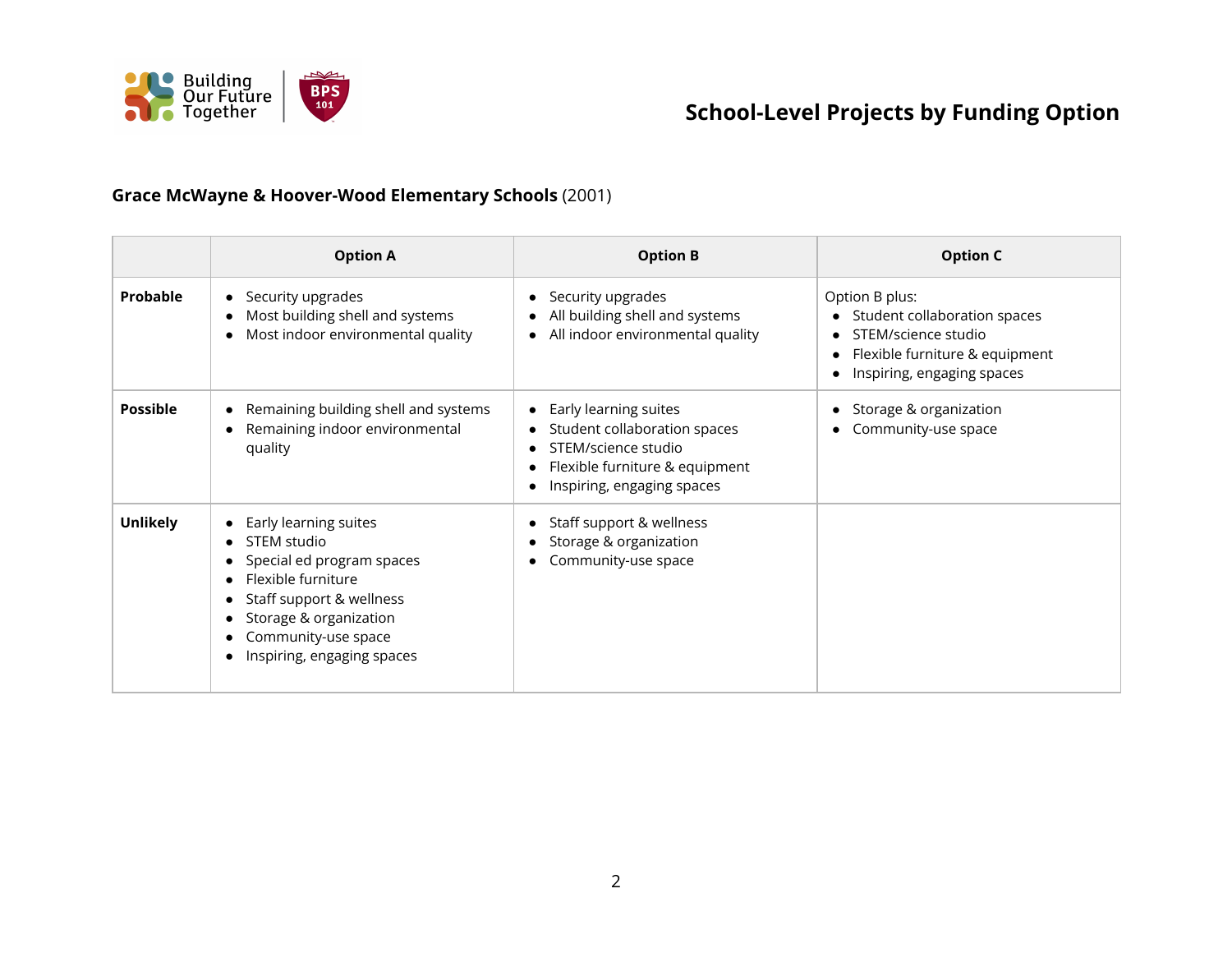

#### **H.C. Storm and Louise White Elementary Schools** (1978)

|                 | <b>Option A</b>                                                                                                                                                                                                                                                                                                                                                                          | <b>Option B</b>                                                                                        | <b>Option C</b>    |
|-----------------|------------------------------------------------------------------------------------------------------------------------------------------------------------------------------------------------------------------------------------------------------------------------------------------------------------------------------------------------------------------------------------------|--------------------------------------------------------------------------------------------------------|--------------------|
| Probable        | • Security upgrades<br>Site traffic flow & parking<br>Most building shell and systems<br>Most indoor environmental quality                                                                                                                                                                                                                                                               | Replace building at existing site<br>$\bullet$<br>Reconfigure traffic flow<br>Replace playgrounds<br>٠ | • Same as Option B |
| <b>Possible</b> |                                                                                                                                                                                                                                                                                                                                                                                          |                                                                                                        |                    |
| <b>Unlikely</b> | Early learning suite<br>STEM studio<br>Playground improvements<br>Physical accessibility to spaces<br>Restroom improvements<br>Special ed program spaces<br>Student collaboration spaces<br>Staff support & wellness<br>Storage & organization<br>Community-use space<br>Inspiring, engaging spaces<br>Remaining building shell and systems<br>Remaining indoor environmental<br>quality |                                                                                                        |                    |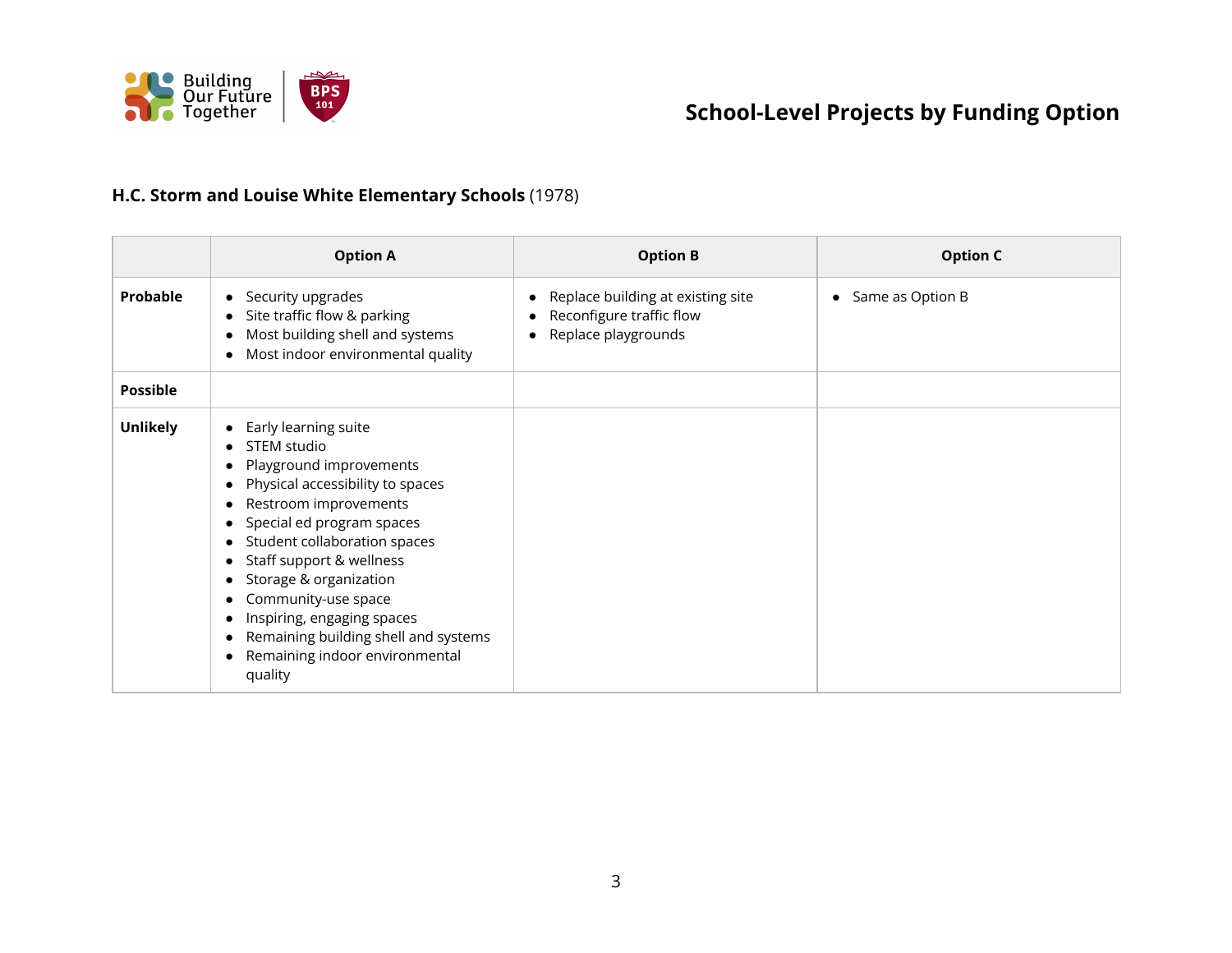

#### **Rotolo Middle School** (1992)

|                 | <b>Option A</b>                                                                                                                                                                                  | <b>Option B</b>                                                                                                                                                                                                                                                                                                                                                                        | <b>Option C</b>                                                                                                                                                                            |
|-----------------|--------------------------------------------------------------------------------------------------------------------------------------------------------------------------------------------------|----------------------------------------------------------------------------------------------------------------------------------------------------------------------------------------------------------------------------------------------------------------------------------------------------------------------------------------------------------------------------------------|--------------------------------------------------------------------------------------------------------------------------------------------------------------------------------------------|
| Probable        | • Security upgrades<br>Essential building shell and systems<br>Essential indoor environmental quality                                                                                            | All security upgrades<br>$\bullet$<br>Most building shell and systems<br>Most indoor environmental quality<br>٠<br>Student circulation<br>Some site traffic flow & parking<br>Restrooms & locker rooms<br>Modernized electives classrooms<br>Modern library<br>٠<br>Science labs (and add 6th grade)<br>Special ed program spaces<br>Inspiring, engaging spaces<br>Student circulation | Option B plus:<br>More student collaboration spaces<br>All building shell and systems<br>All indoor environmental quality                                                                  |
| <b>Possible</b> |                                                                                                                                                                                                  | Some student collaboration spaces<br>Staff support & wellness<br>Storage and organization<br>٠<br>Flexible furniture & equipment<br>Remaining building shell and systems<br>Remaining indoor environmental<br>quality                                                                                                                                                                  | Staff support & wellness<br>Storage and organization<br>Flexible furniture & equipment<br>Community-use space<br>Visitor access to athletic facilities<br>Most site traffic flow & parking |
| <b>Unlikely</b> | Student circulation<br>Site traffic flow & parking<br>Renovate music spaces<br>Restrooms & locker rooms<br>Modernized electives classrooms<br>Modern library<br>Science labs (and add 6th grade) | Community-use space<br>٠<br>Visitor access to athletic facilities<br>All site traffic flow & parking<br>Sustainability<br>٠                                                                                                                                                                                                                                                            |                                                                                                                                                                                            |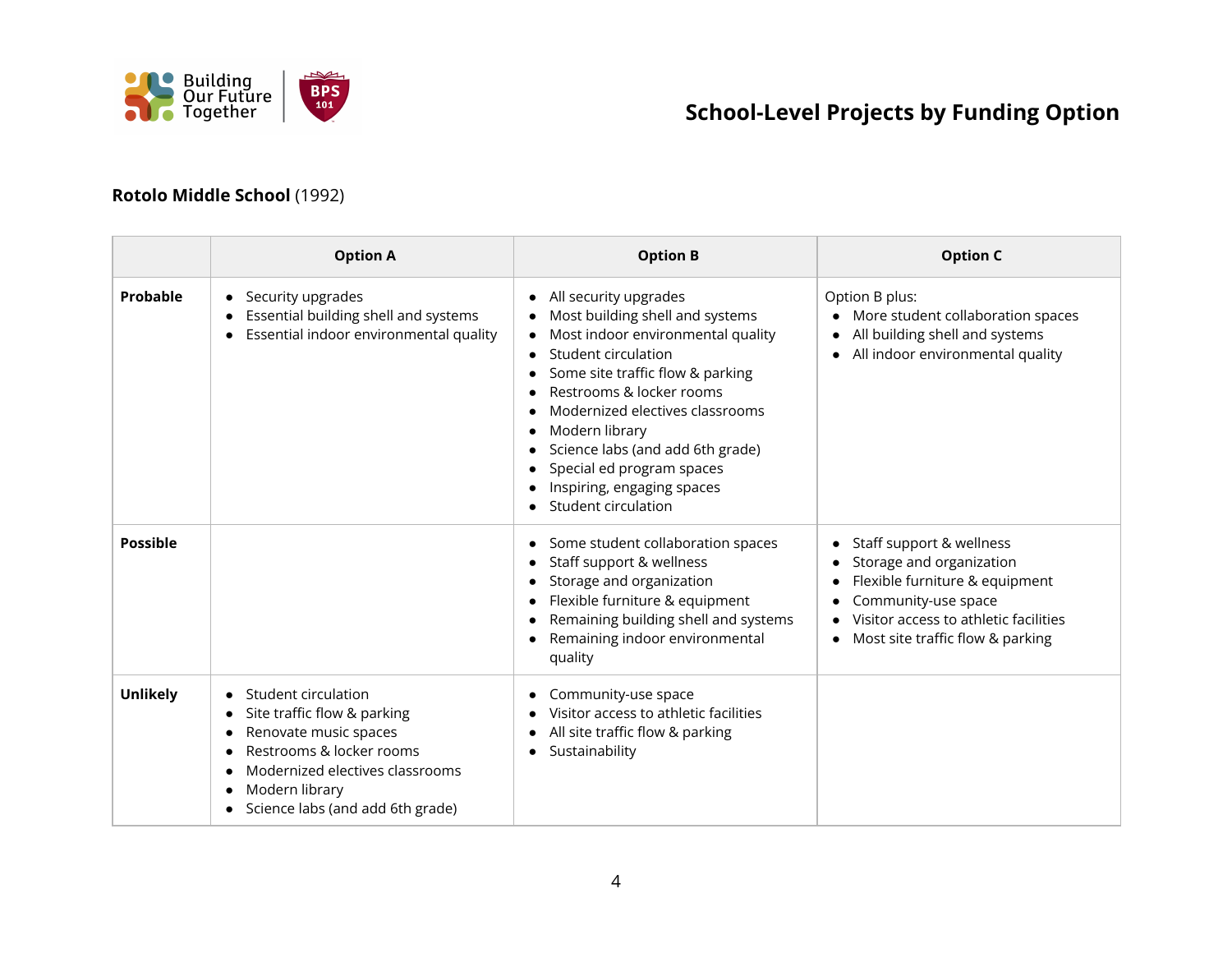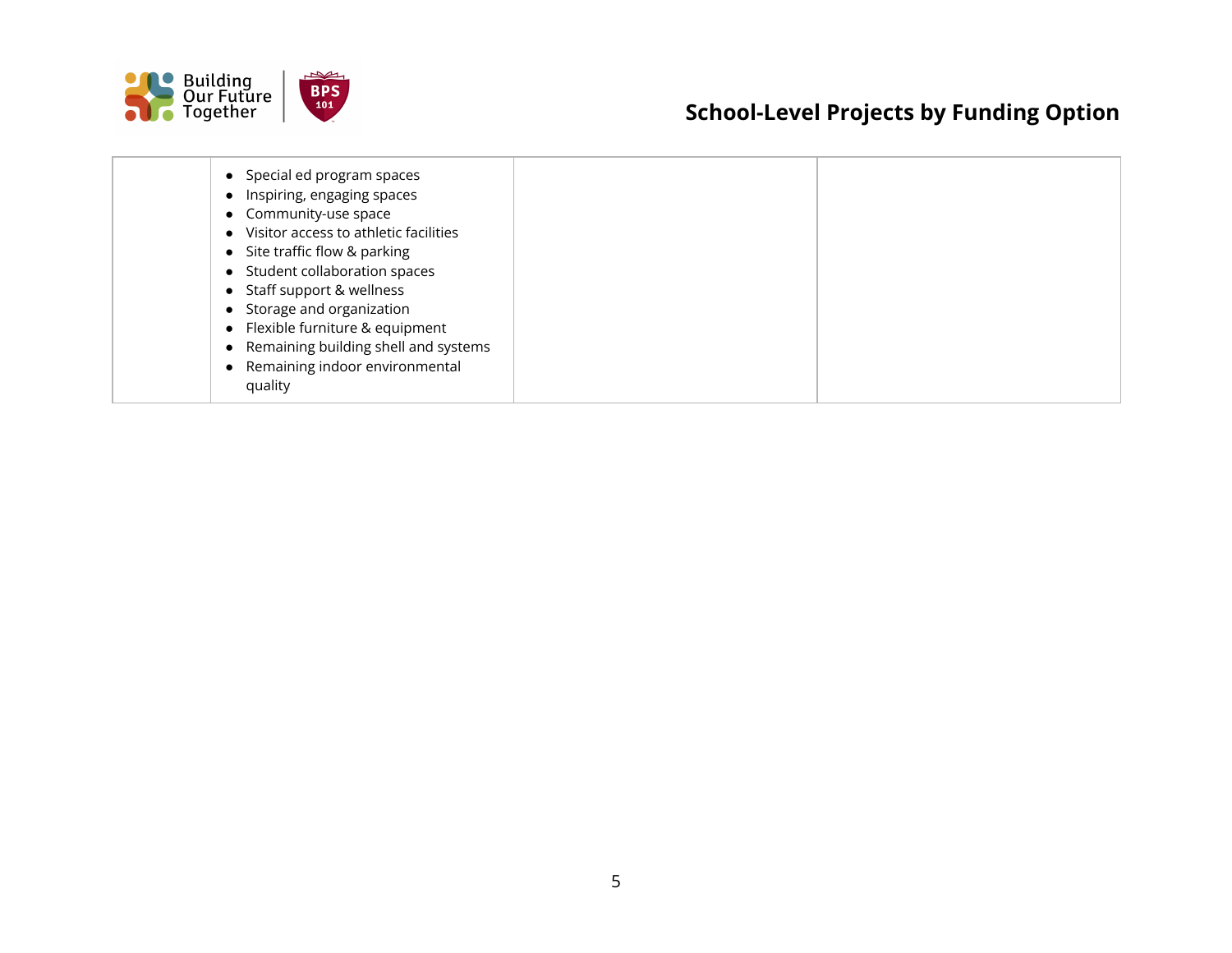

#### **Batavia High School** (1966)

|                 | <b>Option A</b>                                                                                                                                               | <b>Option B</b>                                                                                                                                                                                                                                                                                                                                                                                                                                | <b>Option C</b>                                                                                                                                                                                                                                                                                      |
|-----------------|---------------------------------------------------------------------------------------------------------------------------------------------------------------|------------------------------------------------------------------------------------------------------------------------------------------------------------------------------------------------------------------------------------------------------------------------------------------------------------------------------------------------------------------------------------------------------------------------------------------------|------------------------------------------------------------------------------------------------------------------------------------------------------------------------------------------------------------------------------------------------------------------------------------------------------|
| Probable        | • Essential building shell and systems<br>Essential indoor environmental quality                                                                              | Most building shell and systems<br>$\bullet$<br>Most indoor environmental quality<br>Science labs<br>$\bullet$<br>Functional improvements to expand<br>some program access<br>Modern library<br>٠<br>Visitor access to athletic facilities<br>Some modernized electives classrooms<br>Special ed program spaces<br>Physical accessibility to spaces<br>Some inspiring, engaging spaces<br>Interior signage & wayfinding<br>Student circulation | Option B plus:<br>All building shell and systems<br>All indoor environmental quality<br>$\bullet$<br>Most modernized electives classrooms<br>Community-use space<br>Visitor access to athletic facilities<br>All Special ed program spaces<br>Inspiring, engaging spaces<br>Restrooms & locker rooms |
| <b>Possible</b> |                                                                                                                                                               | Some student circulation & student<br>flow<br>Restrooms & locker rooms<br>Visitor access to athletic facilities                                                                                                                                                                                                                                                                                                                                | Flexible furniture & equipment<br>More student collaboration spaces<br>$\bullet$<br>Staff support & wellness<br>Remaining building shell and systems<br>Remaining indoor environmental<br>quality<br>Storage and organization<br>$\bullet$                                                           |
| <b>Unlikely</b> | Physical accessibility to spaces<br>Modernized electives classrooms<br>Science labs<br>Visitor access to athletic facilities<br>Improve fitness/weight spaces | All modernized electives classrooms<br>Remaining building shell and systems<br>Remaining indoor environmental<br>quality<br>Student circulation                                                                                                                                                                                                                                                                                                |                                                                                                                                                                                                                                                                                                      |